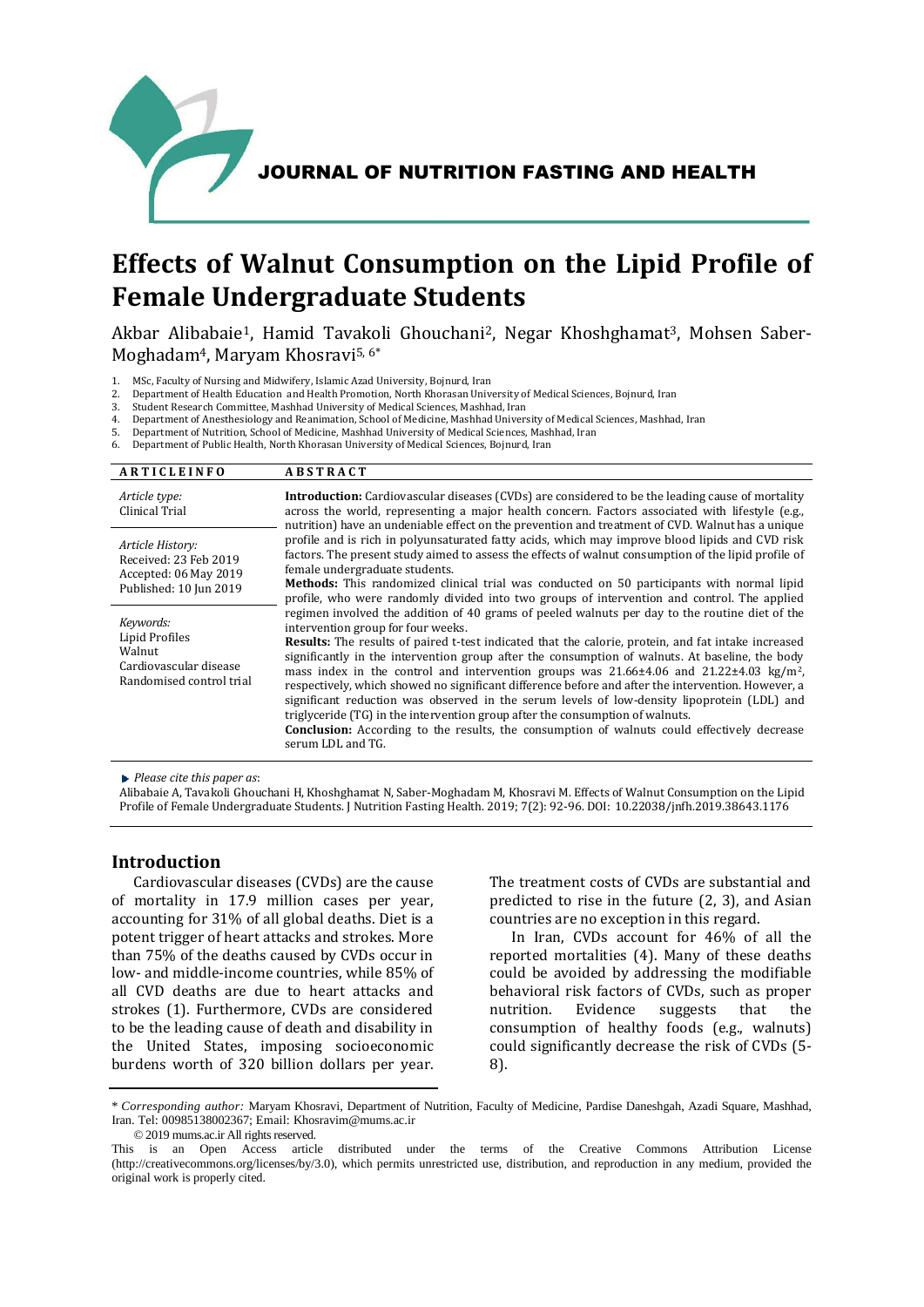As quoted by Hippocrates, "Let food be thy medicine and medicine be thy food." This remark reflects the desire to cure or prevent diseases by consuming specific foods (5). The dietary guidelines for the prevention of CVDs emphasize on the reduction of fat intake or the replacement of saturated fatty acids by unsaturated fatty acids. Another approach to the invigoration of the current knowledge in this regard is the addition of whole foods to the routine diet in order to achieve such beneficial health effects (6).

According to the literature, the consumption of nuts as whole foods is inversely associated with the incidence of CVDs, cancer, diabetes mellitus, metabolic syndrome, and hypertension. Moreover, it has been associated with several mediators of chronic diseases, including visceral adiposity, insulin resistance, hyperglycemia, oxidative stress, and inflammation (7, 9-17).

Nuts are abundant sources of unsaturated fatty acids and contain potentially beneficial compounds, including antioxidants, L-arginine, fiber, and folic acid (18, 19). Walnuts are widely consumed nuts in every community, which have been reported to reduce serum cholesterol and improve the lipoprotein profile in several controlled clinical trials as recently reviewed by Banel and Hu (5). In addition, walnuts contain high levels of  $\alpha$ -linolenic acid, which is a plantderived ω-3 fatty acid with cardioprotective properties (12, 18, 20). Walnuts may also improve endothelial function in patients with hyperlipidemia and diabetes. Although the mechanisms involved in the beneficial effects of dietary walnuts remain unclear, the favorable changes caused by walnuts in blood lipid profile have been speculated (2).

Based on the review of the literature regarding the effects of walnuts on blood lipids in patients with variable degrees of hyperlipidemia in different age groups (especially adults), the present study aimed to provide the opportunity to improve the current knowledge regarding the effects of walnut consumption on serum lipid and lipoprotein levels in a healthy, young population.

#### **Material and methods**

This randomized clinical trial was conducted at the School of Nursing and Midwifery in Bojnurd, Iran during four weeks. The sample population consisted of the female undergraduate students. The inclusion criteria of the study were health, residence in students' dormitories, and consent to participate in the research. None of the participants had a history of metabolic and endocrine disorders. In addition, they used no medications or nutritional supplements routinely and were healthy at baseline and during the study period. Additionally, the participants had no history of elevated blood lipids, smoking habits, and alcohol consumption, and their general health was confirmed by a general practitioner.

In total, 50 female nursing and midwifery students lived at dormitories (non-native), who were clinically healthy and randomly divided into two groups of intervention and control (n=25). Both groups adhered to the same routine diet in terms of the calories per kilogram of the body weight before and during the research. However, the control of calories intake was not possible since the participants were dormitory residents and ate at the university canteen. As such, the calculation and monitoring of the calorie intake of the subjects (kcal/kg) were possible during and after the research owing to their similar conditions. Factors such as the cooking style, food preparation and preservation techniques, and type and amount of the consumed edible oils were assessed by a nutrition expert.

The applied regimen was prepared by adding 40 grams of walnuts (approximately 4 pct. of walnuts) per day to the routine diet of the intervention group for four weeks. Naturally, the energy of the selected amount of walnuts was added to the energy of the intervention group. It is notable that the walnuts used in the present study were obtained from a single tree. The intakes of fat, protein, carbohydrates, and calories were evaluated in the study groups after the intervention using a 24-hour food recall questionnaire. In addition, the demographic data and daily physical activity of the participants were recorded using a researcher-made questionnaire in the intervention and control groups. Weight and height of the participants were also measured.

Before the intervention, 5 cc of blood was collected from the participants in the fasting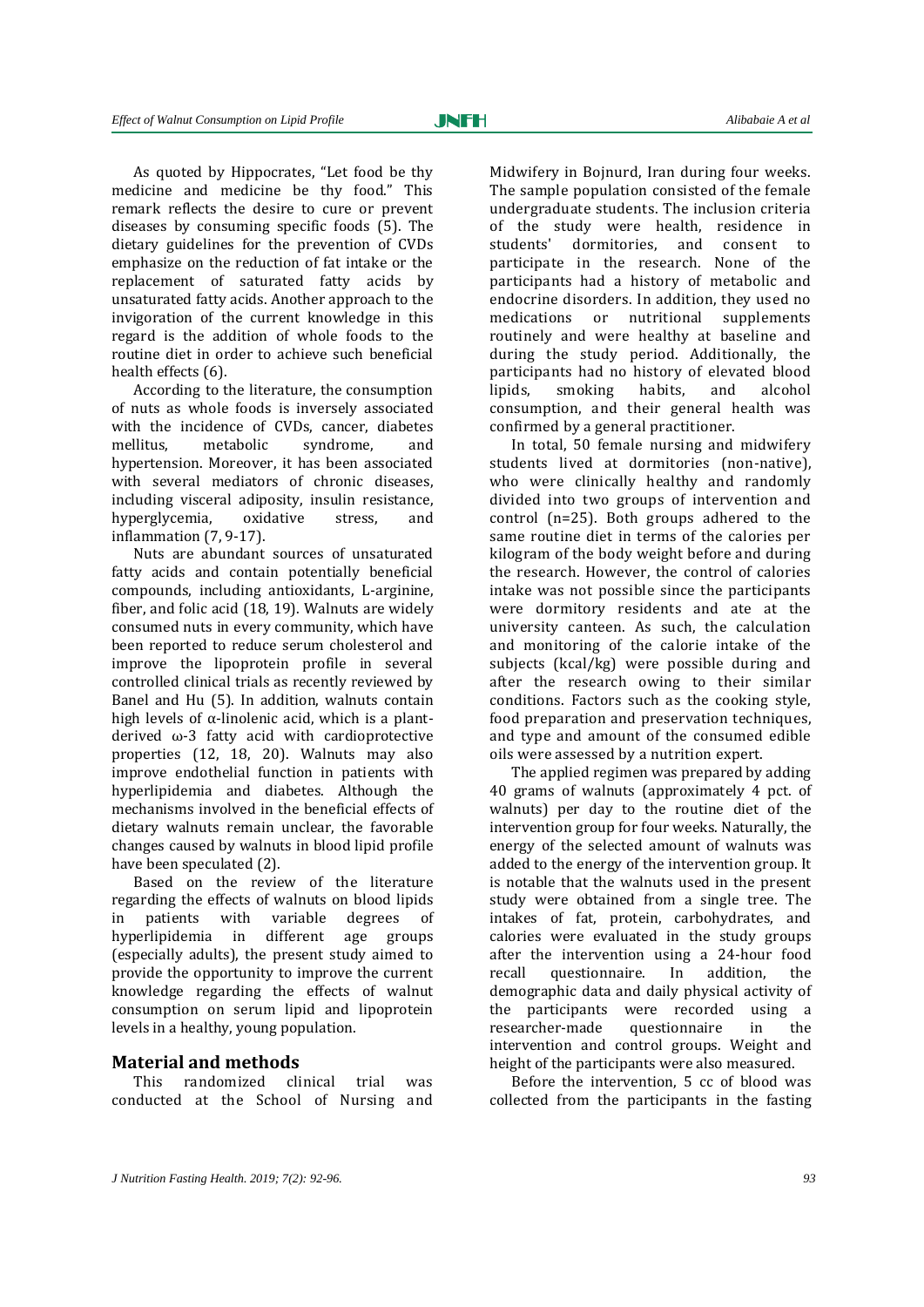state at 7-10 AM. After serum isolation, the concentrations of fasting blood sugar (FBS), high-density lipoprotein (HDL), low-density lipoprotein (LDL), triglyceride (TG), and cholesterol were measured immediately. After four weeks, the measurements were repeated in order to assess the concentration of FBS, HDL, LDL, TG, and cholesterol, and the participants in both groups were weighed again. Moreover, the same laboratory kits were used to measure the biochemical variables (Pars Azmoon).

Data analysis was performed using descriptive statistics and t-test.

## **Results**

Table 1 shows the mean values of some of the covariates associated with weight and macronutrient intake in the subjects. Among 48 participants, 25 were in the intervention group, and 23 were in the control group. The participants were within the age range of 18-23 years (mean age: 20.1±4.01 years). Two participants from the control group were excluded from the study due to illnesses, and their data were not considered in the analyses (intention to protocol).

| <b>Table 1.</b> Comparison of Weight and Macronutrient Intake before and after Intervention |  |
|---------------------------------------------------------------------------------------------|--|
|---------------------------------------------------------------------------------------------|--|

| Variables                 | Intervention | Control            | Intervention     | $P-value*$ |
|---------------------------|--------------|--------------------|------------------|------------|
|                           |              | Mean±SD            | Mean±SD          |            |
| Weight (kg)               | Before       | $52.92 \pm 6.20$   | $53.90 \pm 6.27$ | >0.05      |
|                           | After        | $52.08 \pm 6.15$   | $54.16 \pm 7.88$ | >0.05      |
|                           | Before       | 69.29±23.07        | 79.76±31.53      | 0.09       |
| Fat $(g/day)$             | After        | $68.17 \pm 20.11$  | 102.96±31.53     | < 0.001    |
| Protein (g/day)           | Before       | $60.31 \pm 15.96$  | 70.29±17.01      | 0.03       |
|                           | After        | $61.28 \pm 14.11$  | 76.21+17.23      | 0.004      |
| Carbohydrates (g/day)     | Before       | $315.61 \pm 97.32$ | 343.76±72.74     | 0.3        |
|                           | After        | 323.91±90.20       | 350.08±72.74     | 0.2        |
| Calorie Intake (kcal/day) | Before       | 2147.97±504.20     | 2398.08±549.1    | 0.07       |
|                           | After        | 2231.19±499.01     | 2658.48±549.14   | 0.003      |

\*Paired t-test

No significant differences were observed between the intervention and control groups at baseline in terms of calorie, protein, fat, and carbohydrate intake. The results of independent t-test indicated that the calorie, protein, and fat intake increased significantly, while no such increment was observed in carbohydrate intake after the consumption of walnuts. Before the intervention, the body mass index (BMI) of the subjects in the control and intervention groups was 21.66±4.06 and 21.22±4.03 kg/m<sup>2</sup>, respectively, which indicated no significant difference in this regard.

The results of t-test showed a significant difference in the weight of the subjects in the intervention and control groups before and after

the consumption of walnuts. However, no significant difference was observed between the groups in terms of age since all the participants were bachelor's degree students within the same age range. Based on the theory of nutritional science, the level of physical activity was extremely low in all the participants, and none of the subjects had continuous sports activities.

According to the results of paired t-test, serum LDL and TG were significantly lower in the intervention group compared to the control group (Table 2). Although not statistically significant, total cholesterol decreased in the intervention group.

| <b>Table 2.</b> Comparison of Lipid Profiles in Participants before and after Intervention |
|--------------------------------------------------------------------------------------------|
|--------------------------------------------------------------------------------------------|

| Variables                 | Intervention | Control            | Intervention       | $P-value*$ |
|---------------------------|--------------|--------------------|--------------------|------------|
|                           |              | Mean±SD            | Mean±SD            |            |
| TG (mg/dl)                | Before       | 95.28±39.66        | 86.36±27.39        | 0.04       |
|                           | After        | $82.71 \pm 27.70$  | $69.40 \pm 17.05$  |            |
| HDL(mg/dl)                | Before       | $52.71 \pm 8.89$   | $54.72 \pm 7.02$   | >0.05      |
|                           | After        | $50.01 \pm 9.04$   | $50.92 \pm 6.84$   |            |
| Total Cholesterol (mg/dl) | Before       | $170.14 \pm 26.82$ | 171.36±29.47       | 0.056      |
|                           | After        | 175.24±29.35       | $162.16 \pm 21.04$ |            |
| $LDL$ (mg/dl)             | Before       | $106.71 \pm 22.52$ | $97.24 \pm 22.05$  | 0.03       |
|                           | After        | 98.86±19.54        | 77.76±14.80        |            |

\*Paired t-test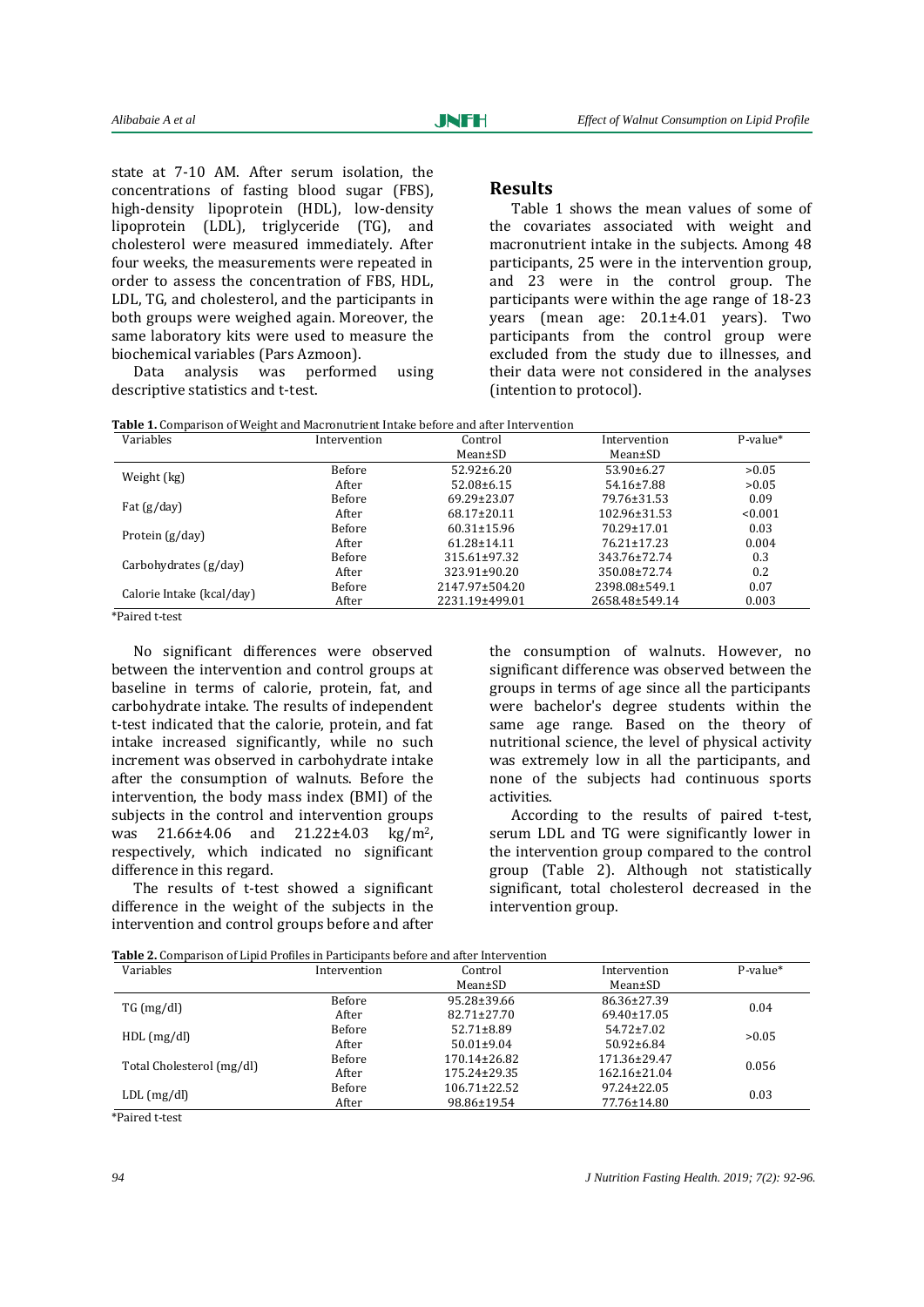#### **Discussion**

According to the results of the present study, the consumption of walnuts significantly decreased the concentrations of TG and LDL in the intervention group compared to the control group. This is consistent with the findings of Torabian et al. and Deirdre K. Banel et al. (6, 21). On the other hand, Jehangir N. Din et al. reported that the moderate intake of walnuts had no effects on lipid profiles in men. Use of walnuts as a source of polyunsaturated fatty acids (PUFAs) could replace saturated fatty acids (SFAs), thereby reducing the levels of TG and LDL (18). As a result, walnut consumption could decrease SFAs, while our findings indicated that walnuts could reduce serum TG and LDL without decreasing the SFAs.

According to the current research, the calorie intake increased with the consumption of walnuts in the intervention group compared to the control group, while no significant changes were observed in the weight of the subjects. According to the information in Table 1, the weight of the subjects unexpectedly increased by approximately two kilograms, while the difference was not considered significant. This could be due to the short duration of the intervention (four weeks), and weight gain would be more significant if the intervention was longer. It is also notable that weight gain is considered to be a risk factor.

The results of the present study confirmed the beneficial effects of walnuts as a supplementation in the routine diet. It is suggested that similar investigations reduce the energy intake of the subjects in the intervention group, so that it would correspond to the amount of the calories found in walnuts. This will in turn decrease the concentrations of TG and LDL with no weight gain. Additionally, this will help researchers realize the mechanisms that are involved in the improvement of the lipid profile as a result of consuming walnuts by increasing in the consumption of PUFAs or decreasing the consumption of SFAs.

According to the results of the present study, the consumption of walnuts as a dietary supplement significantly increased the fat and protein intake in the intervention group, while no such change was observed in the intake of carbohydrates. Considering the components found in walnut, such changes were quite

expected, confirming the therapeutic effects of these valuable oily nuts. On the other hand, the consumption of walnuts caused no significant reduction in the level of serum total cholesterol, which is inconsistent with the previous studies in this regard. Therefore, such significant reduction could be achieved at longer study durations as the previous studies conducted with longer periods have denoted the significant reduction of LDL as well (13, 22, 23).

## **Conclusion**

According to the results, diets containing walnuts could effectively decrease serum TG and LDL levels. It is recommended that further investigations in this regard be conducted on other populations with longer periods using variable walnut intakes.

#### **Acknowledgments**

Hereby, we extend our gratitude to all the participants for assisting us in this research project.

## **Conflicts of interest**

None declared.

#### **References**

1. WHO.CVD. https://www.who.int/cardiovascular\_diseases/en/. 2019.

2. Aronis KN, Vamvini MT, Chamberland JP, Sweeney LL, Brennan AM, Magkos F, et al. Short-term walnut consumption increases circulating total adiponectin and apolipoprotein A concentrations, but does not affect markers of inflammation or vascular injury in obese humans with the metabolic syndrome: data from a double-blinded, randomized, placebocontrolled study. Metabolism. 2012; 61(4): 577-82.

3. Mozaffarian D, Benjamin EJ, Go AS, Arnett DK, Blaha MJ, Cushman M, et al. Heart disease and stroke statistics—2016 update: a report from the American Heart Association. Circulation. 2016; 133(4): e38- 360.

4. Farvid MS, Malekshah AF, Pourshams A, Poustchi H, Sepanlou SG, Sharafkhah M, et al. Dairy Food Intake and All-Cause, Cardiovascular Disease, and Cancer Mortality: The Golestan Cohort Study. Am J Epidemiol. 2017; 185(8): 697-711.

5. Asgary S, Rastqar A, Keshvari M. Functional Food and Cardiovascular Disease Prevention and Treatment: A Review. J Am Coll Nutr. 2018; 37(5): 429-55.

6. Torabian S, Haddad E, Cordero-MacIntyre Z, Tanzman J, Fernandez ML, Sabate J. Long-term walnut